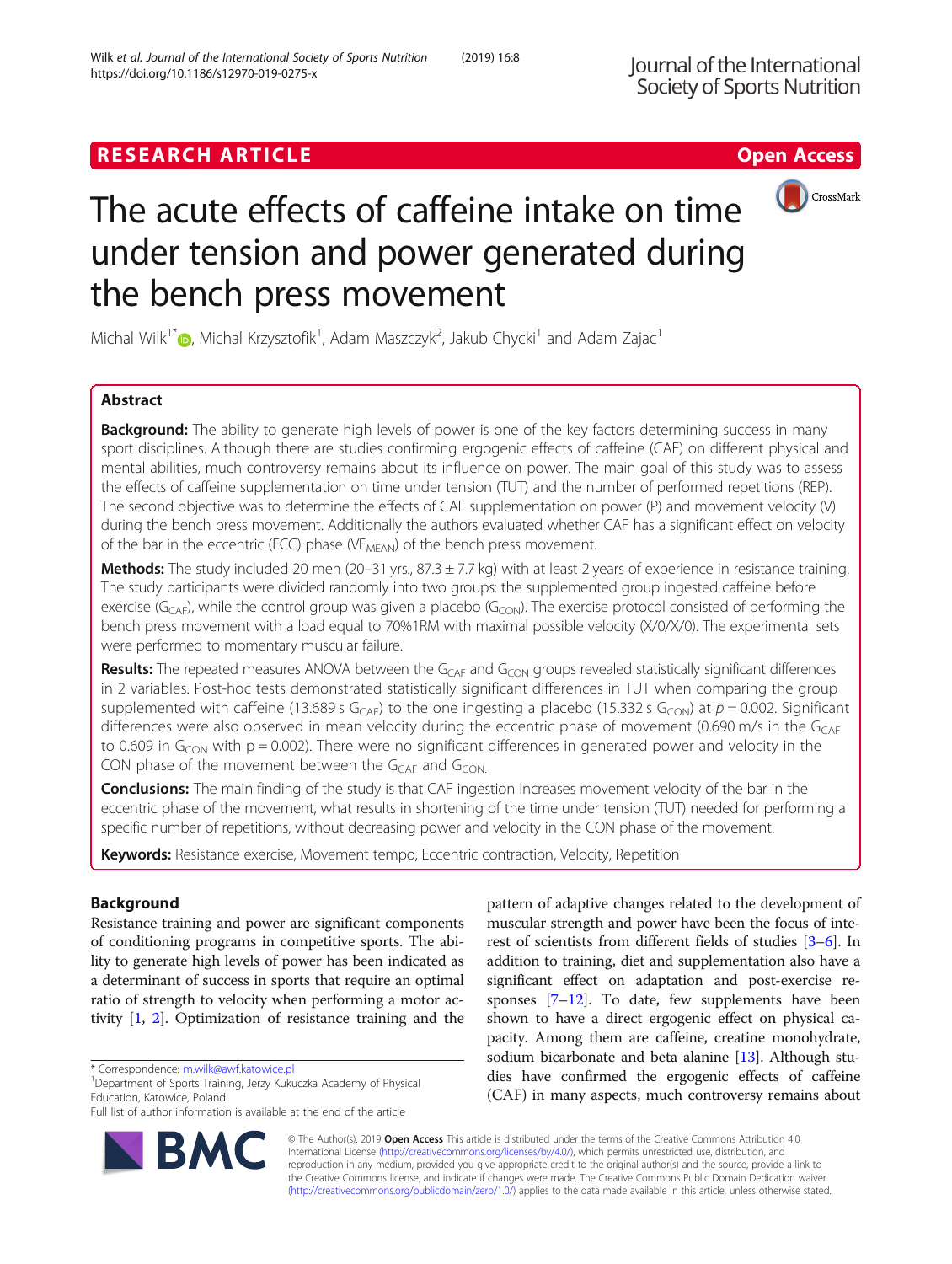its effects on the power generated by the upper limbs [[14,](#page-5-0) [15](#page-5-0)]. The most frequently consumed dose of caffeine during research with athletes ranges from 2 to 9 mg/kg body mass, ingested in the form of pills or capsules 30 to 90 min before exercise. Mechanisms responsible for ergogenic effects of caffeine are linked to the impact on various tissues, organs and systems, of the human body. In the central nervous system (CNS), CAF acts through interactions with adenosine receptors that influence the release of noradrenaline, dopamine, acetylcholine and serotonin [\[16](#page-5-0)–[19\]](#page-5-0) and, consequently, increase muscle tension [\[20\]](#page-5-0). Increased muscle activation can lead to a higher energy demand during exercise, thus leading to a faster depletion of energy substrates in muscle cells [\[21\]](#page-5-0). Caffeine can stimulate calcium release from the sarcoplasmic reticulum [\[22\]](#page-5-0) and can also inhibit its reuptake [\[23\]](#page-5-0). Numerous studies have discussed the effects of caffeine intake on human physical fitness [\[24](#page-5-0)–[30](#page-5-0)]. However, in regards to strength and power performance, the results of caffeine supplementation are ambiguous. Studies have shown faster neuromuscular conduction [\[31\]](#page-5-0), increased motor unit activation [[32](#page-5-0), [33](#page-5-0)], and increased number of repetitions (REP) in the bench press following caffeine intake 60 min before exercise, compared with a placebo [[33](#page-5-0), [34\]](#page-5-0). Furthermore, Green et al. [[35](#page-5-0)] failed to demonstrate significant differences in the number of REP between the placebo and CAF groups during the bench press and for the first and second set of the leg press exercise. No ergogenic effect of CAF on REP was also documented in a study by Grgic and Mikulic [\[36\]](#page-5-0). Considering the effects of CAF on the level of maximal strength, the results tend to be inconclusive. Goldstein et al. [\[18](#page-5-0)] demonstrated a significant effect of CAF supplementation on strength in a group of women. On the contrary, Astorino et al. [\[37\]](#page-5-0), Beck et al. [[15\]](#page-5-0) did not find such an effect in a group of experienced strength athletes. One should emphasize that previous research on CAF supplementation and the level of strength and power, as well as the number of performed repetitions considered resistance exercises performed at volitional or maximal velocity (V) of the entire movement, without a precise control of movement tempo during the concentric (CON) and eccentric (ECC) phases. Movement tempo has been defined by seconds which correspond to individual movement cadences (ECC/ pause/ CON/pause). Value X for the concentric movement represents maximal movement velocity. Changes in movement tempo during resistance training impacts exercise volume, the level of generated force, muscle power, and the rate of muscle hypertrophy [[38](#page-5-0)–[45](#page-6-0)]. The number of REP performed at a specific tempo impacts total time under tension (TUT) in a particular set. TUT provides accurate information about the duration of resistance effort for a set and for the entire training session. Wilk et al. [\[44](#page-5-0)] demonstrated significant differences in TUT and REP between the  $2/0/2/0$  and  $5/0/3/0$ , as well as  $6/0/4/0$  tempos despite using the same external load and exercise to momentary muscular failure. That study demonstrated, that a greater number of performed REP was not synonymous with longer TUT. Therefore, TUT is an indicator of the work performed by the muscles in both, the ECC and CON phases of the movement. TUT determines how long the resistance effort lasts regardless of the number of REP performed. Previous studies regarding the ergogenic effects of caffeine on exercise volume, number of performed repetitions or the level of generated power did not consider exercise cadence, nor particular movement phases and TUT. This may explain the divergent results of studies that have used caffeine intake before resistance exercise. Furthermore, studies have failed to analyse the effect of CAF during controlled or variable movement tempo or cadence and the effect of these factors on strength, muscle power and training volume. It has not been demonstrated whether the ergogenic effect of caffeine concerns the entire movement or particular phases of the movement (CON and ECC).

Therefore, the main objective of this study was to assess the effects of caffeine intake on time under tension, the number of performed repetitions, and to determine the influence of CAF on muscular power (P) and movement velocity (V) in the CON phase. An additional goal of the study was to demonstrate the effects of CAF supplementation on mean velocity in the ECC ( $VE<sub>MEAN</sub>$ ) phase of the bench press movement.

# Methods

All testing was performed in the Strength and Power Laboratory at the Jerzy Kukuczka Academy of Physical Education in Katowice. The experiment was performed following a randomized crossover, placebo-controlled, double-blind design, where each participant performed a familiarization session with a 1RM test on one day, and two different experimental sessions a week apart. The study participants were divided randomly into two groups: the group that ingested caffeine  $(G_{CAF})$  and the placebo group  $(G_{CON})$ . Sixty minutes before each exercise protocol, CAF (5 mg/kg b.m.) or a placebo (all-purpose flour) were administered orally. CAF was provided in the form of standard capsules containing 300 mg of CAF, as well as those specifically prepared for the research, containing 50 and 5 mg doses of CAF. The placebo was provided in identical capsules as CAF. All CAF and placebo capsules were manufactured by Olimp Labs. Prior to the start of the study, an interview was conducted regarding caffeine intolerance, or any other physiological reactions to cafe intake. None of the subjects reported side effects in response to the use of CAF. The participants were instructed to follow their general nutrition and exercise protocols. All subjects completed questionnaires regarding health history, habitual caffeine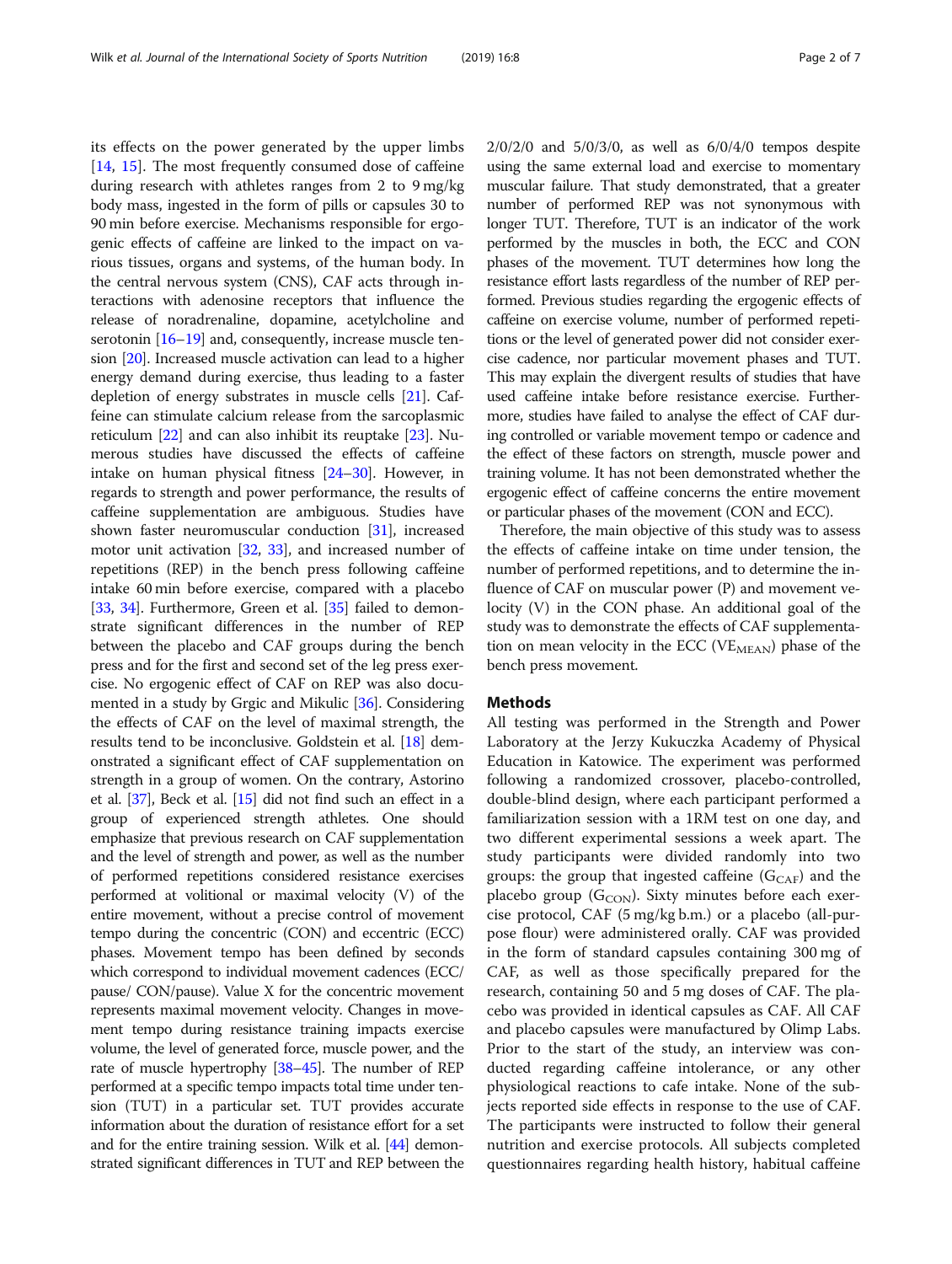intake from coffee, tea, soft drinks, chocolate, sport drinks, and caffeine-containing OTC drugs one week prior to testing. They were selected on the basis of their habitual caffeine consumption (< 200 mg/week) as determined by the questionnaire. In addition, subjects were asked to refrain from heavy exercise and alcohol consumption for 48 h before testing and to abstain from consuming caffeine-containing foods and beverages for 7 days prior to, and throughout, the study.

# Study participants

Twenty healthy strength trained men volunteered for the study after completing an ethical consent form (age  $= 25.7 \pm 2.2$  years, body mass  $= 87.3 \pm 7.7$  kg, bench press  $1RM = 102.3 \pm 8.5$  kg; data presented as mean  $\pm$  standard deviation [SD]) with a least one year of resistance training experience  $(2.3 \pm 0.63 \text{ years})$ ; mean  $\pm$  standard deviation [SD]). All study participants were over 18 years old. The participants were allowed to withdraw from the experiment at any moment, and were free of any pathologies or injuries. The study protocol was approved by the Bioethics Committee for Scientific Research, at the Academy of Physical Education in Katowice, Poland according to the ethical standards of the Declaration of Helsinki, 1983.

# Procedures

# Familiarization session and one repetition maximum test

A familiarization session preceded the one repetition maximum testing. These two objectives were separated by a 15 min recovery period. The participants arrived at the laboratory at the same time of day as the upcoming experimental sessions (in the morning between 09:00 and 11:00 am) and cycled on an ergometer for 5 min at an intensity that resulted in a heart rate of around 130 bpm, followed by a general upper body warm-up. Next, the participants performed 15, 10, and 5 repetitions of the bench press exercise using 20, 40, and 60% of their estimated 1RM with a 2/0/X/0 cadence. The participants then executed single repetitions using a volitional cadence with a 5 min rest interval between successful trials. The load for each subsequent attempt was increased by 2.5 kg, and the process was repeated until failure. Hand placement on the barbell was individually selected with a grip width on the barbell of 150% individual biacromial distance (BAD) [[46](#page-6-0), [47\]](#page-6-0). BAD was determined by palpating and marking the acromion with a marker, and then measuring the distance between these points with a standard anthropometric tape  $[48]$ . The positioning of the hands was recorded to ensure consistent hand placement during all testing sessions. No bench press suits, weightlifting belts, or other supportive garments were permitted.

# Experimental sessions

Two testing sessions were used for the experimental trials. The grip width was marked on the barbell with thin strips of athletic tape at the start of each session. The general and specific warm-up for the experimental sessions was identical to the one used for the familiarization session. After the warm up, participants started the main examinations and performed one set of the bench press to momentary failure with a load of 70%1RM. The eccentric and concentric phases were performed at maximal possible velocity (X/0/X/0). All repetitions were performed without bouncing the barbell off the chest, without intentionally pausing at the transition between the eccentric and concentric phases, and without raising the lower back off the bench. The interval between two stages of the experiment was 7 days. During the experimental trials the participants were encouraged to perform at maximal engagement according to the recommendations by Brown and Weir [[49\]](#page-6-0). A linear position transducer system "Tendo Power Analyzer" (Tendo Sport Machines, Trencin, Slovakia) was used for the evaluation of bar velocity. The Tendo Power Analyzer is a reliable system for measuring movement velocity and power [[50](#page-6-0)–[56\]](#page-6-0). The system consists of a velocity sensor connected to the load by a kevlar cable which, through an interface, instantly transmits the vertical velocity of the bar to a specific software installed in the computer (Tendo Power Analyzer Software 5.0). The measurement was made independently in each repetition and automatically converted into the values of power (max, mean), concentric velocity (max, mean) and eccentric velocity (mean). All familiarization and experimental sessions were recorded by means of a Sony camera (Sony FDR191 AX53). Time under tension was obtained manually from the recorded data using slow speed playback (1/5 speed). In order to ensure the reliability of manual data collection, four independent persons made the data analysis from the Sony camera. There were no significant differences in the TUT [s] between the data collected by 4 evaluators. All participants completed the described testing protocol. The procedures were performed in identical environmental conditions, with an air temperature of 19.2 °C and humidity of 58% (Carl Roth hydrometer, Germany).

The following variables were registered:

- TUT time under tension [s]
- REP number of repetitions [n],
- $P_{MAX}$  maximal concentric power [W]
- $P_{MEAN}$  mean concentric power [W]
- $V_{MAX}$  maximal concentric velocity [m/s]
- $V_{\text{MEAN}}$  mean concentric velocity [m/s]
- $VE<sub>MEAN</sub>$  mean eccentric velocity [m/s]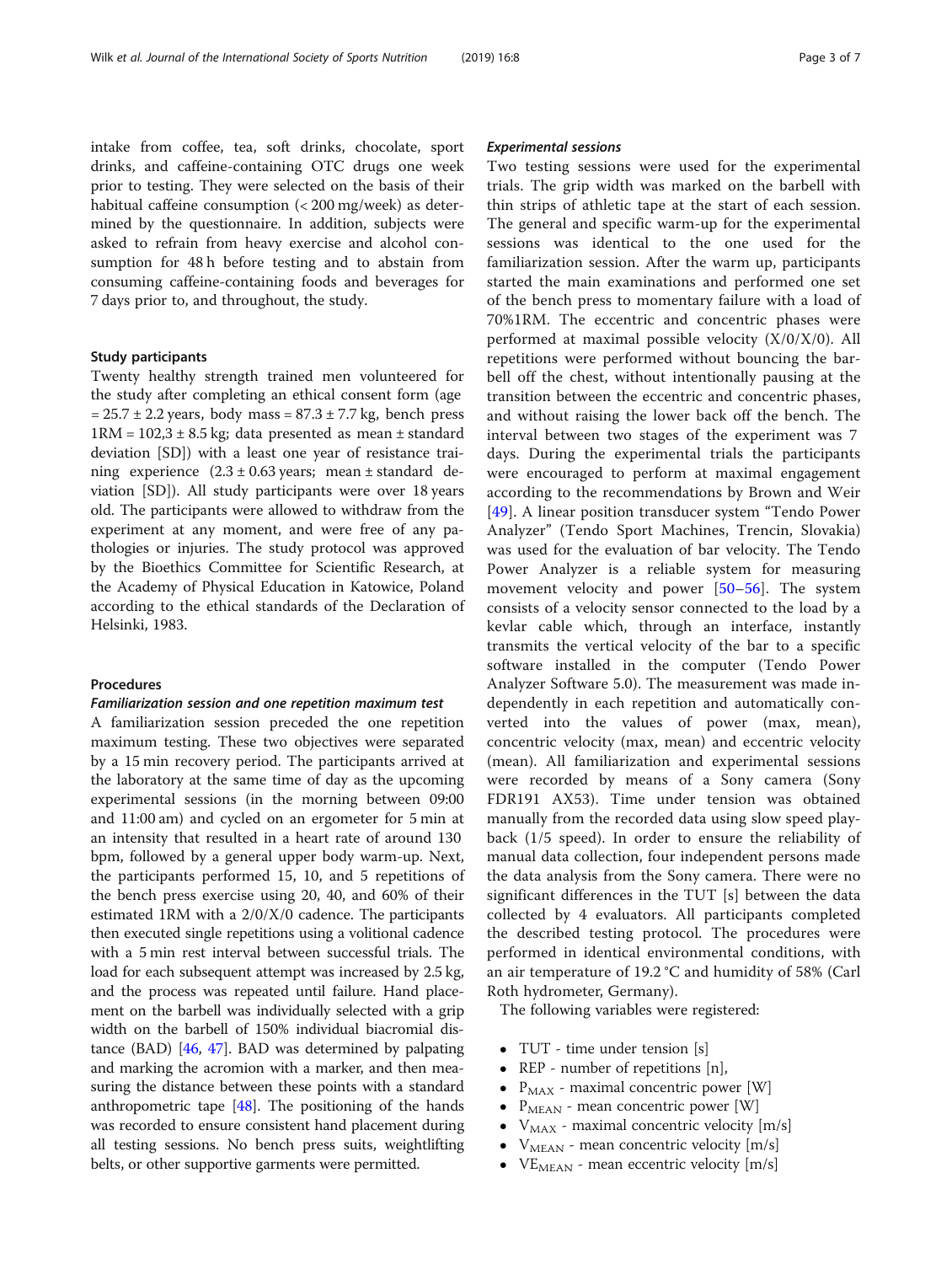# Statistical analysis

The Shapiro-Wilk, Levene and Mauchly's tests were used in order to verify the normality, homogeneity and sphericity of the sample data variances. Verification of differences between the  $G_{CAF}$  and  $G_{CON}$  after caffeine and placebo supplementation was performed using ANOVA with repeated measures. Effect sizes (Cohen's d) were reported where appropriate. Parametric effect sizes were defined as large for  $d > 0.8$ , as moderate between 0.8 and 0.5, and as small for  $< 0.5$  [\[57](#page-6-0)-[59](#page-6-0)]. The statistical significance was set at  $p < 0.05$ . All statistical analyses were performed using Statistica 9.1 and Microsoft Office, and were presented as means with standard deviations.

# Results

The repeated measures ANOVA between the  $G_{CAF}$  and  $G_{\text{CON}}$  after caffeine and placebo supplementation revealed statistically significant differences between groups in 2 variables (Tables 1, 2).

An appropriate formula for comparing means in two groups of equal size is presented below:

$$
n = \frac{2}{d^2} x c_{p.power}
$$

where  $n$  is the number of subjects required for each group,  $d$  is the standardized difference and  $c_{p,power}$  is a constant defined by the values chosen for the P value and power. The number of participants required in each trial to detect a standardized difference of 0.87 with 80% power using a cutoff for statistical significance of 0.05 is as follows:

$$
n = \frac{2}{0,87^2}xc_{0,05,80\%} = \frac{2}{0,756}x^7,9 = 2,39x^7,9
$$
  
= 20,89

Post-hoc tests revealed statistically significant differences for TUT [s], when comparing the CAF group (13.689 s) to the control group (15.332 s), at  $p = 0.002$ . Similar, statistically significant differences were observed

Table 1 Results of the 7 considered variables in the group that ingested caffeine ( $G_{CAF}$ ) and the placebo group ( $G_{CON}$ )

| Variables                         | Caffeine group     | Placebo group       |
|-----------------------------------|--------------------|---------------------|
| Maximal concentric power [W]      | 750,8 ± 113,495    | $684.5 \pm 110.12$  |
| Maximal concentric velocity [m/s] | $0.81 \pm 0.073$   | $0.767 \pm 0.071$   |
| Mean concentric power [W]         | $383 \pm 51.9$     | $354 \pm 51.2$      |
| Mean concentric velocity [m/s]    | $0,467 \pm 0,043$  | $0,44 \pm 0,0432$   |
| Number of repetitions [n]         | $16.6 \pm 1.56$    | $15.9 \pm 1.44$     |
| Time under tension [s]            | $13,68 \pm 1346$ * | $15.33 \pm 1698$ *  |
| Mean eccentric velocity [m/s]     | $0.69 \pm 0.088$ * | $0,609 \pm 0,057$ * |

Notes: mean ± standard deviation [SD]; \* statistically significant differences

for eccentric velocity: from 0.690 m/s in the  $G_{CAF}$  to 0.609 in  $G_{\text{CON}}$  at p = 0.002.

The average 1RM bench press results equaled  $102,3 \pm 8.5$  kg.

# **Discussion**

The main finding of the study was that CAF supplementation has a significant effect on TUT [s], with no significant changes in the number of performed REP [n]. The ingestion of CAF led to a significant decrease in TUT during the explosive bench press exercise between the CAF group  $(G_{CAF})$  and the placebo group  $(G_{PLA})$ . To date, no scientific study has analyzed the effect of caffeine on TUT. Despite significant differences in TUT between  $G_{\text{PLA}}$  and  $G_{\text{CAP}}$  it was not related to the number of performed REP. The evaluations showed no statistical significance in REP ( $G_{\rm CAF}$  $16.6 \pm 1.56$  vs  $G_{\text{PLA}}$  15.9  $\pm$  1.69). This is inconsistent with previous findings [\[33,](#page-5-0) [35,](#page-5-0) [60](#page-6-0), [61](#page-6-0)]. Duncan et al. [[34](#page-5-0)] demonstrated an increase in exercise volume using an external load of 60%1RM, following the use of 5 mg of CAF/kg/ b.m. In the next years, Duncan et al. [[33](#page-5-0), [60](#page-6-0)] also confirmed a significant effect of CAF intake on the number of performed REP, exercise volume and increase in muscle activity. The results of our study are partially consistent with those published by Goldstein et al.  $[18]$  $[18]$  $[18]$ , who failed to find the effect of CAF supplementation on the number of performed REP. A similar pattern was observed in a study by Williams et al. [[14](#page-5-0)], Green et al. [[35](#page-5-0)], Astorino et al. [\[37](#page-5-0)], Richardson and Clarke [\[62\]](#page-6-0). However, one should stress that most studies that have analyzed the effect of CAF intake on exercise volume, both those that have demonstrated a significant effect on exercise capacity [\[33,](#page-5-0) [34,](#page-5-0) [37](#page-5-0), [60](#page-6-0), [63](#page-6-0)] and those which did not confirm such effects [\[14](#page-5-0), [62](#page-6-0)], evaluated exercise volume using the number of REP or tonnage. No previous studies have taken into account movement tempo and TUT, during resistance exercises. According to Wilk et al. [\[44](#page-5-0)] TUT is a more accurate and credible indicator of work performed compared to the number of performed REP. These findings were also

Table 2 Differences in the 7 considered variables between the group that ingested caffeine ( $G_{\text{CAF}}$ ) and the placebo group  $(G_{COM})$ 

| I ACOIAN                          |       |       |       |
|-----------------------------------|-------|-------|-------|
| Variables                         | D     | F     | Р     |
| Maximal concentric power [W]      | 0.245 | 3.52  | 0.068 |
| Maximal concentric velocity [m/s] | 0.231 | 3.48  | 0.070 |
| Mean concentric power [W]         | 0.210 | 3.04  | 0.089 |
| Mean concentric velocity [m/s]    | 0.221 | 3.60  | 0.065 |
| Number of repetitions [n]         | 0.132 | 2.15  | 0.151 |
| Time under tension [s]            | 0.903 | 11.49 | 0.002 |
| Mean eccentric velocity [m/s]     | 0.912 | 11.64 | 0.002 |

Notes: d - effect size; p - statistical significance; F – value of analysis of variance function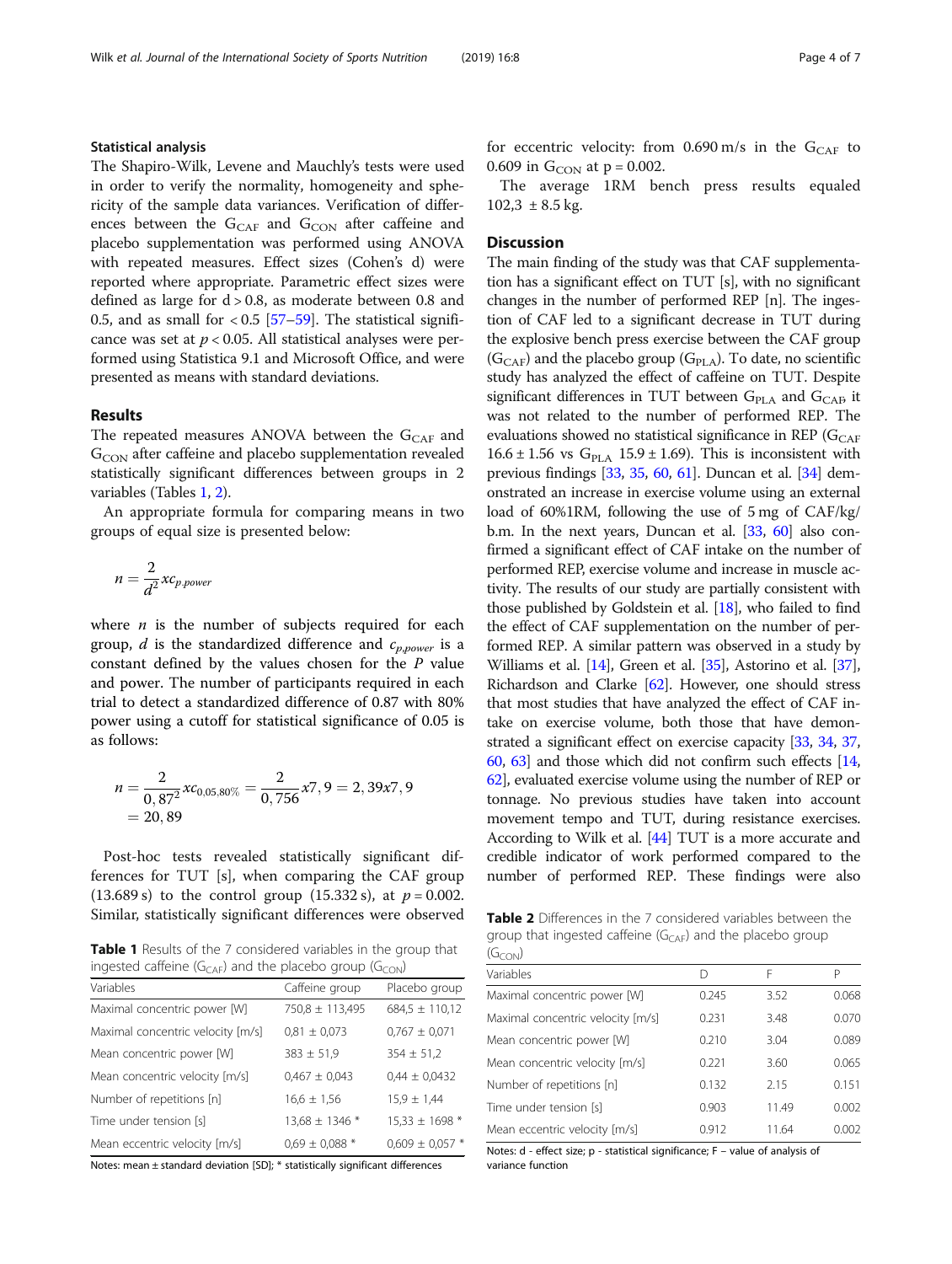confirmed in our study, which showed a significant decline in TUT between the  $G_{CAF}$  and  $G_{CON}$  groups (13,68 ± 1346 vs  $15,33 \pm 1698$  s) with no significant changes in the number of REP. The TUT determines how long the resistance effort lasts regardless of the number of REP performed. A decreased values of TUT in the CAF group may have resulted from the increased muscle tension generated during the movement in the CAF group. CAF leads to higher activation of motor units [\[33\]](#page-5-0) and higher MVIC [\[20,](#page-5-0) [32\]](#page-5-0). Increased muscle activation can lead to a higher energy demand during exercise, thus leading to a faster depletion of energy substrates in muscle cells [\[21\]](#page-5-0), which may partially explain a decline in TUT in the  $G_{CAF}$  group. However, the effect of increased muscle tension following CAF intake did not modify the power generated during the CON phase of the movement. The experiment did not demonstrate significant changes in  $P_{MFAN}$ ,  $P_{MAX}$  and  $V_{\text{MEAN}}$ ,  $V_{\text{MAX}}$ , despite a significant shortening of TUT in the  $G_{CAF}$  group. The lack of significant differences in P and V indicates that the decline in TUT in the  $G_{CAF}$  group is not related to the level of generated power and velocity in the CON phase of the movement. Importantly, the experiment showed a significant increase in velocity but only in the ECC phase of the movement ( $VE<sub>MEAN</sub>$ ). A significant increase in ECC velocity ( $G_{\text{CAF}}$  0.690 ± 0.08 ms vs  $G<sub>PLA</sub>$  0.609 ± 0.05 ms) with a presumable increase in muscle tension in  $G_{CAF}$  can partially explain the decline in TUT. Cole et al. [\[64\]](#page-6-0) and other authors suggested that caffeine impacts mechanoreceptors feedback, such as the Golgi apparatus and class III/IV muscle afferents [[64](#page-6-0)–[66](#page-6-0)]. Caffeine may alter feedforward information and may alter how information from either feedforward/feedbackward mechanism is processed centrally [\[67](#page-6-0)]. Despite the increase in velocity of the ECC movement, it did not lead to significant changes in velocity and power generated during the CON phase of the movement. Cronin et al. [\[68](#page-6-0)] demonstrated that muscle power generated during the CON movement depends on the effective use of the stretchshortening cycle (SSC). The SSC cycle leads to the release of the energy stored in the ECC phase in order to maximize power generated during the CON phase. The same author [[68](#page-6-0)] demonstrated that performing an ECC contraction before the CON phase impacts the generated power compared to performing only the concentric phase of the movement. A faster tempo of the entire movement cycle without a pause between the ECC and CON phases increases activation and more effective utilization of the SSC cycle [\[69\]](#page-6-0). However, to date, it remains unclear whether the efficiency of SSC depends on the velocity in the ECC phase and whether the SSC is susceptible to CAF supplementation. Although in this study  $VE<sub>MEAN</sub>$  was higher in  $G_{\text{CAF}}$  (0.690 ± 0.08 ms vs 0.609 ± 0.05 ms), this change did not lead to a more effective use of the energy accumulated for explosive performance of the CON phase. Therefore, it can be speculated that the change in  $VE<sub>MEAN</sub>$ and CAF intake do not lead to a more effective use of the SSC cycle. No increase in both mean  $(V_{MEAN}$ ;  $P_{MEAN}$ ) and maximal ( $V_{MAX}$ ;  $P_{MAX}$ ) values of CON movement with declining TUT questions the validity of CAF intake before high-intensity anaerobic exercise with a duration of between ten and twenty seconds. A limitation of the present study pertains to the lack of assessments related to CAF intolerance in the tested athletes. However it should be noted that before and during the experiment no study participant reported any side effects from ingesting caffeine.

# Conclusion

The results of the present study indicate that the use of CAF before exercise does not have a significant effect on the generated power and velocity of the CON phase of the movement. CAF ingestion increases movement velocity of the bar in the eccentric phase of the movement, what results in shortening of the time needed for performing a specific number of repetitions, without decreasing power and velocity of the CON phase of the movement. Our findings indicate that the value of TUT may be a more accurate and credible indicator of work performed during a resistance training session, compared to the number of performed repetitions and, consequently, may be a new variable used in the analysis of ergogenic aids on exercise capacity in athletes.

## Abbreviations

CAF: Caffeine; CON: Concentric; ECC: Eccentric; G<sub>CAF</sub>: Caffeine group; G<sub>CON</sub>: Placebo group; P: Power; REP: Repetition; SSC: Stretch-shortening cycle; TUT: Time under tension; V: Velocity; VE: Eccentric velocity

#### Acknowledgements

This study would not have been possible without our participants' commitment, time and effort. The study was supported and funded by the statutory research of the Jerzy Kukuczka Academy of Physical Education in Katowice, Poland - research leaders Michał Wilk as well as by a grant of the Ministry of Science and Higher Education in Poland NRSA4 040 54.

# Funding

Not applicable.

#### Availability of data and materials

The datasets used and/or analyzed during the current study are available from the corresponding author on reasonable request.

#### Authors' contributions

MW, MK participated in the concept and design of the study. MW, MK and AM were involved in data collection, while AM performed the statistical analysis. All authors participated in data interpretation. MW, MK performed the literature review, while MW, AZ and JC wrote the discussion and conclusions. All authors approved the final version of the manuscript.

#### Ethics approval and consent to participate

The study protocol was approved by the Bioethics Committee for Scientific Research, at the Academy of Physical Education in Katowice, Poland according to the ethical standards of the Declaration of Helsinki, 1983. Protocol number: 10/2018.

#### Consent for publication

Not applicable.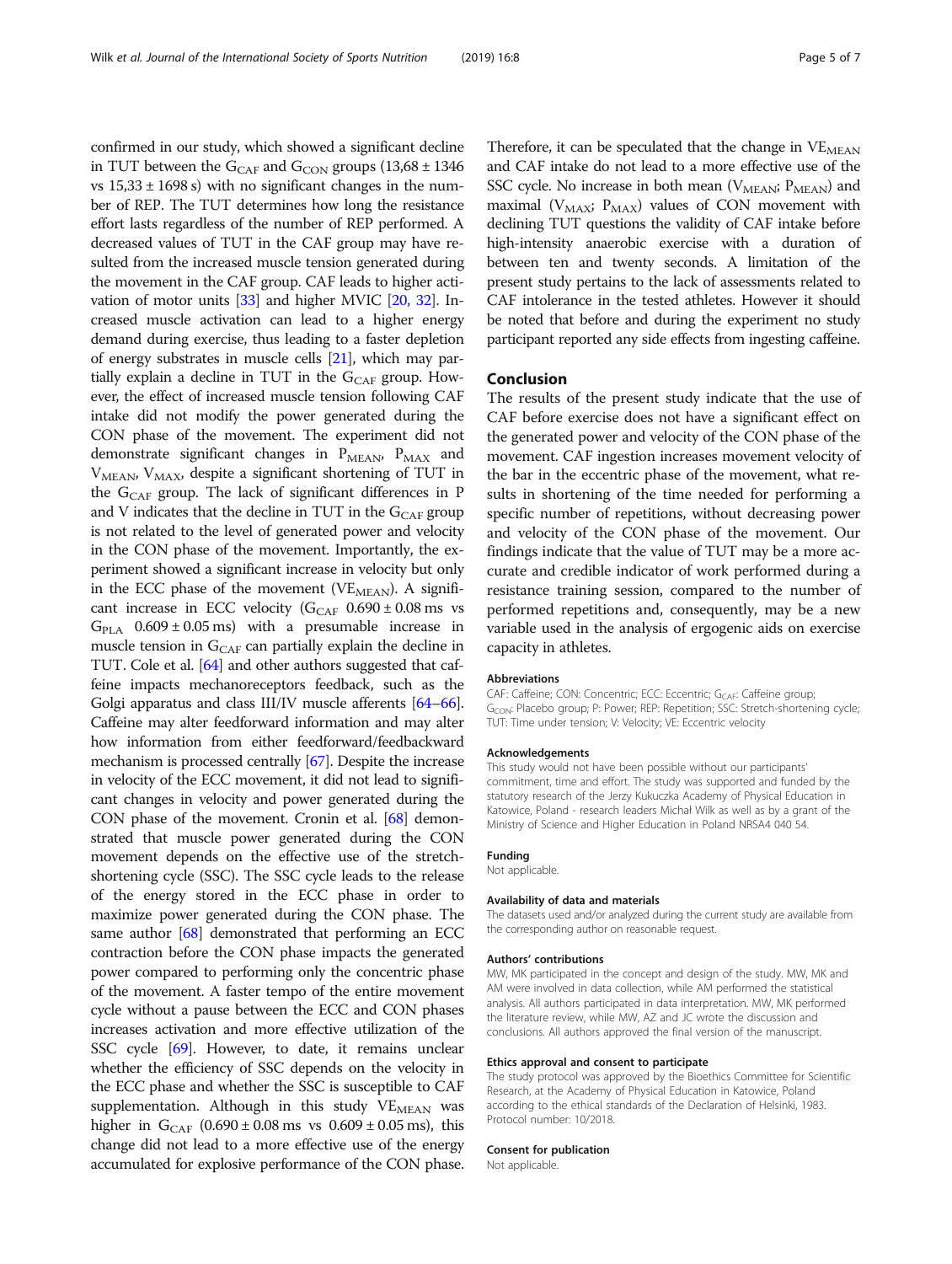#### <span id="page-5-0"></span>Competing interests

The authors declare that they have no competing interests.

#### Publisher's Note

Springer Nature remains neutral with regard to jurisdictional claims in published maps and institutional affiliations.

#### Author details

<sup>1</sup>Department of Sports Training, Jerzy Kukuczka Academy of Physical Education, Katowice, Poland. <sup>2</sup>Department of Statistics and Methodology, Jerzy Kukuczka Academy of Physical Education in Katowice, Katowice, Poland.

# Received: 19 November 2018 Accepted: 7 February 2019 Published online: 18 February 2019

#### References

- 1. Baker D, Newton RU. Acute effect on power output of alternating an agonist and antagonist muscle exercise during complex training. J Strength Cond Res. 2005;19(1):202–5.
- 2. Argus CK, Gill ND, Keogh JWL, Hopkins WG. Assessing the variation in the load that produces maximal upper-body power. J Strength Cond Res. 2014;28(1):240–4.
- 3. Clarkson PM, Nosaka K, Braun B. Muscle function after exercise-induced muscle damage and rapid adaptation. Med Sci Sports Exerc. 1992;24(5):512–20.
- Cramer JT, Housh TJ, Weir JP, Johnson GO, Ebersole KT, Perry SR, et al. Power output, mechanomyographic, and electromyographic responses to maximal, concentric, isokinetic muscle actions in men and women. J Strength Cond Res. 2002;16(3):399–408.
- 5. Aaberg E. Muscle mechanics. 2nd ed. Champaign, IL: Human Kinetics; 2006. p. 219.
- 6. Ratamess NA, Alvar BA, Evetoch TK, Housh TJ, Kibler WB, Kraemer WJ, et al. Progression models in resistance training for healthy adults. Med Sci Sports Exerc. 2009;41:687–708.
- 7. Wilk M, Michalczyk M, Golas A, Krzysztofik M, Maszczyk A, Zajac A. Endocrine responses following exhaustive strength exercise with and without the use of protein and protein carbohydrate supplements. Biol Sport. 2018;35(4):399–405.
- 8. Williams AG, Ismail AN, Sharma A, Jones DA. Effects of resistance exercise volume and nutritional supplementation on anabolic and catabolic hormones. Eur J Appl Physiol. 2002;86(4):315–21.
- 9. Bosse JD, Dixon BM. Dietary protein to maximize resistance training: a review and examination of protein spread and change theories. J Int Soc Sports Nutr. 2012;9(1):42.
- 10. Cermak NM, Res PT, de Groot LCPGM, Saris WHM, van Loon LJC. Protein supplementation augments the adaptive response of skeletal muscle to resistance-type exercise training: a meta-analysis. Am J Clin Nutr. 2012;96(6):1454–64.
- 11. Burke LM. Practical issues in evidence-based use of performance supplements: supplement interactions, repeated use and individual responses. Sports Med. 2017;47(Suppl 1):79–100.
- 12. Maughan RJ, Burke LM, Dvorak J, Larson-Meyer DE, Peeling P, Phillips SM, et al. IOC consensus statement: dietary supplements and the high-performance athlete. Br J Sports Med. 2018;52(7):439–55.
- 13. Kerksick CM, Wilborn CD, Roberts MD, Smith-Ryan A, Kleiner SM, Jäger R, et al. ISSN exercise & sports nutrition review update: research & recommendations. J Int Soc Sports Nutr. 2018;15(1):38.
- 14. Williams A, Cribb P, Cooke M, Hayes A. The effect of ephedra and caffeine on maximal strength and power in resistance-trained athletes. J Strength Cond Res. 2008;22:464–70.
- 15. Beck TW, Housh TJ, Schmidt RJ, Johnson GO, Housh DJ, Coburn JW, et al. The acute effects of a caffeine-containing supplement on strength, muscular endurance, and anaerobic capabilities. J Strength Cond Res. 2006;20(3):506–10.
- 16. Daly JW, Shi D, Nikodijevic O, Jacobson KA. The role of adenosine receptors in the central action of caffeine. Pharmacopsychoecologia. 1994;7(2):201–13.
- 17. Davis JM, Zhao Z, Stock HS, Mehl KA, Buggy J, Hand GA. Central nervous system effects of caffeine and adenosine on fatigue. Am J Physiol Regul Integr Comp Physiol. 2003;284(2):399–404.
- 18. Goldstein E, Jacobs PL, Whitehurst M, Penhollow T, Antonio J. Caffeine enhances upper body strength in resistance-trained women. J Int Soc Sports Nutr. 2010;7:18.
- 19. Ferré S. Mechanisms of the psychostimulant effects of caffeine: implications for substance use disorders. Psychopharmacology. 2016;233(10):1963–79.
- 20. Behrens M, Mau-Moeller A, Weippert M, Fuhrmann J, Wegner K, Skripitz R, et al. Caffeine-induced increase in voluntary activation and strength of the quadriceps muscle during isometric, concentric and eccentric contractions. Sci Rep. 2015;13(5):102–9.
- 21. Bogdanis GC. Effects of physical activity and inactivity on muscle fatigue. Front Physiol. 2012;3(5):142.
- 22. Supinski GS, Deal EC Jr, Kelsen SG. The effects of caffeine and theophylline on diaphragm contractility. Am Rev Respir Dis. 1984;130(3):429–33.
- 23. Endo M. Calcium release from the sarcoplasmic reticulum. Physiol Rev. 1977;57(1):71–108.
- 24. Burke LM. Caffeine and sports performance. Appl Physiol Nutr Metab. 2008; 33(6):1319–34.
- 25. Davis JK, Green JM, Caffeine and anaerobic performance: ergogenic value and mechanisms of action. Sports Med. 2009;39(10):813–32.
- 26. Graham TE. Caffeine and exercise: metabolism, endurance and performance. Sports Med. 2001;31(11):785–807.
- 27. Magkos F, Kavouras SA. Caffeine use in sports, pharmacokinetics in man, and cellular mechanisms of action. Crit Rev Food Sci Nutr. 2005;45(7–8):535–62.
- 28. Rossi FE, Panissa VLG, Monteiro PA, Gerosa-Neto J, Caperuto ÉC, Cholewa JM, et al. Caffeine supplementation affects the immunometabolic response to concurrent training. J Exerc Rehabil. 2017;13(2):179–84.
- 29. Tarnopolsky MA. Caffeine and creatine use in sport. Ann Nutr Metab. 2010;57(Suppl 2):1–8.
- 30. Warren GL, Park ND, Maresca RD, McKibans KI, Millard-Stafford ML. Effect of caffeine ingestion on muscular strength and endurance: a meta-analysis. Med Sci Sports Exerc. 2010;42(7):1375–87.
- 31. Bazzucchi I, Felici F, Montini M, Figura F, Sacchetti M. Caffeine improves neuromuscular function during maximal dynamic exercise. Muscle Nerve. 2011;43(6):839–44.
- 32. Park ND, Maresca RD, McKibans KI, Morgan DR, Allen TS, Warren GL. Caffeine enhancement of maximal voluntary strength and activation in uninjured but not injured muscle. Int J Sport Nutr Exerc Metab. 2008; 18(6):639–52.
- 33. Duncan MJ, Thake CD, Downs PJ. Effect of caffeine ingestion on torque and muscle activity during resistance exercise in men. Muscle Nerve. 2014;50(4):523–7.
- 34. Duncan MJ, Oxford SW. The effect of caffeine ingestion on mood state and bench press performance to failure. J Strength Cond Res. 2011;25(1):178–85.
- 35. Green JM, Wickwire PJ, McLester JR, Gendle S, Hudson G, Pritchett RC, et al. Effects of caffeine on repetitions to failure and ratings of perceived exertion during resistance training. Int J Sports Physiol Perform. 2007;2(3):250–9.
- 36. Grgic J, Mikulic P. Caffeine ingestion acutely enhances muscular strength and power but not muscular endurance in resistance-trained men. Eur J Sport Sci. 2017;17(8):1029–36.
- 37. Astorino TA, Rohmann RL, Firth K. Effect of caffeine ingestion on one-repetition maximum muscular strength. Eur J Appl Physiol. 2008;102(2):127–32.
- 38. Hatfield DL, Kraemer WJ, Spiering BA, Häkkinen K, Volek JS, Shimano T, et al. The impact of velocity of movement on performance factors in resistance exercise. J Strength Cond Res. 2006;20(4):760–6.
- 39. Headley SA, Henry K, Nindl BC, Thompson BA, Kraemer WJ, Jones MT. Effects of lifting tempo on one repetition maximum and hormonal responses to a bench press protocol. J Strength Cond Res. 2011;25(2):406–13.
- 40. Hunter GR, Seelhorst D, Snyder S. Comparison of metabolic and heart rate responses to super slow vs. traditional resistance training. J Strength Cond Res. 2003;17(1):76–81.
- 41. Keeler LK, Finkelstein LH, Miller W, Fernhall B. Early-phase adaptations of traditional-speed vs. superslow resistance training on strength and aerobic capacity in sedentary individuals. J Strength Cond Res. 2001;15(3):309–14.
- 42. Sakamoto A, Sinclair PJ. Effect of movement velocity on the relationship between training load and the number of repetitions of bench press. J Strength Cond Res. 2006;20(3):523–7.
- 43. Westcott WL, Winett RA, Anderson ES, Wojcik JR, Loud RL, Cleggett E, et al. Effects of regular and slow speed resistance training on muscle strength. J Sports Med Phys Fitness. 2001;41(2):154–8.
- 44. Wilk M, Golas A, Stastny P, Nawrocka M, Krzysztofik M, Zajac A. Does tempo of resistance exercise impact training volume? J Hum Kinet. 2018;62:241–50.